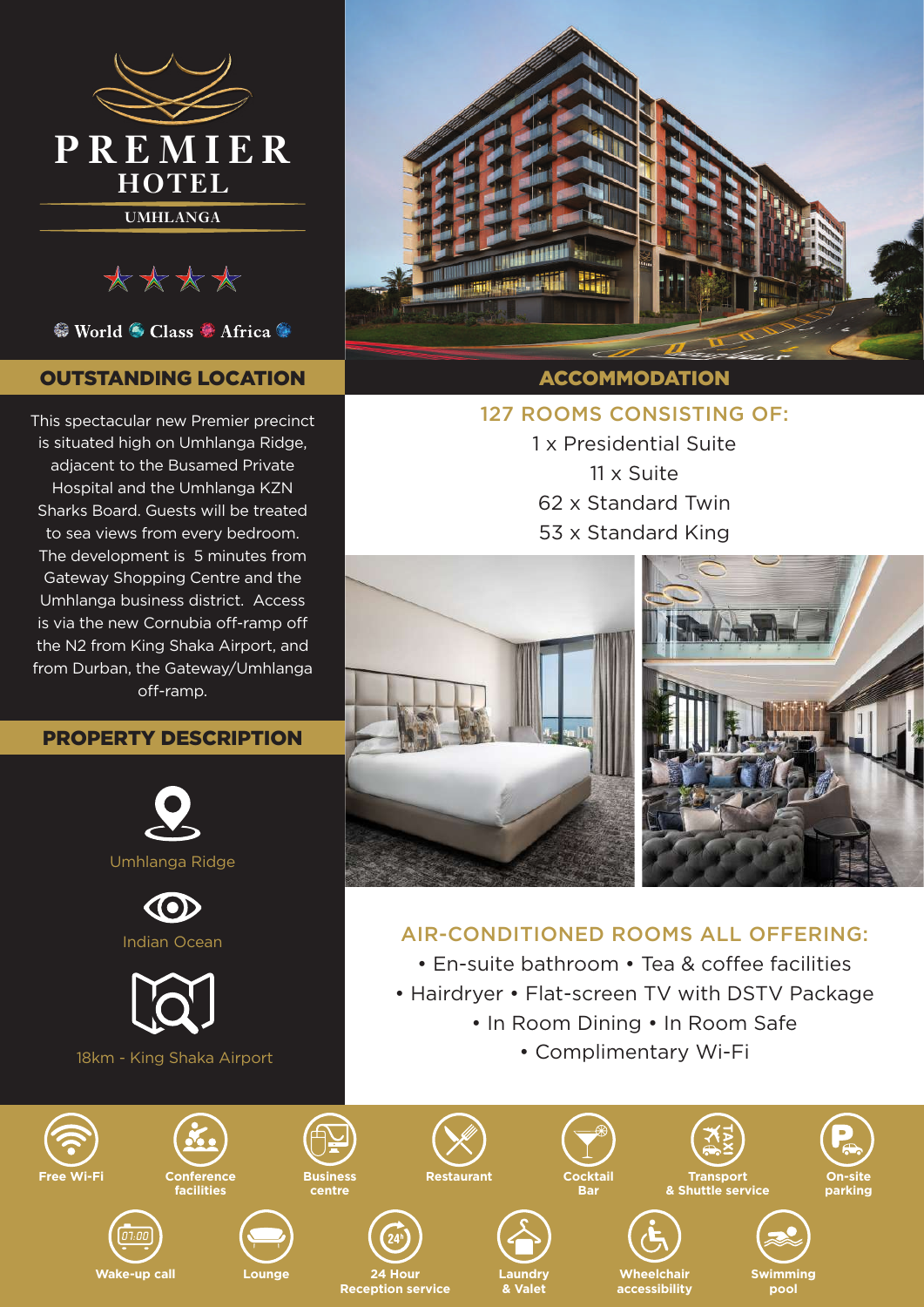

There are many choices when it comes to leisure and business attractions, whilst staying at the Premier Hotel and Premier Splendid Inn. Local attractions include Gateway Shopping Centre, Ushaka Marine World, Moses Mabhida Stadium, Sharks Board visits and boat excursions, private hotel surgery recovery, numerous shopping and restaurant experiences, spectacular North Coast beaches, proximity to King Shaka Airport, convenient access to all Umhlanga businesses and Ballito.

### CONFERENCE AND SPECIAL EVENT EXPERIENCES

Ideally located in the heart of the blue chip corporate office environment in Umhlanga, conference delegates can enjoy the convenience a flexible fully sub-divisible conference centre. It has a magnificent open-air timber view deck with glass balustrade, allowing conference delegates to enjoy views of the surrounding Umhlanga precinct from the 10th floor. The new conference centre offers three conference rooms, configurable to one large 300 capacity venue - ideal for conferences, private or corporate functions and weddings. The complex has a drive in turning circle for small buses, safe and secure undercover parking. Delegates or attendees are spoilt for choice and can easily be accommodated in the 3 star and 4 star hotels on site.